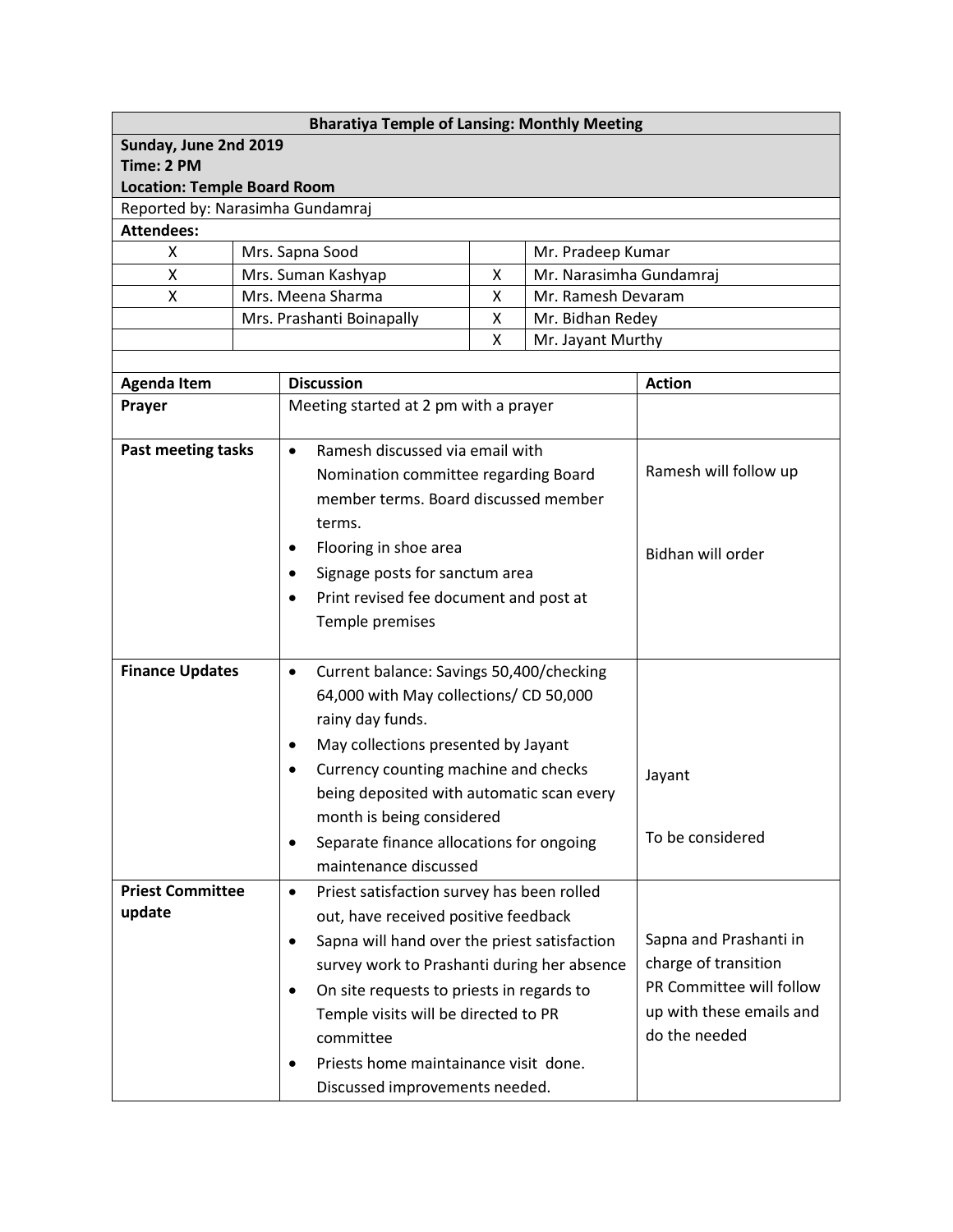|                           | Priests will write down non emergent<br>$\bullet$            | Priest and maintenance      |
|---------------------------|--------------------------------------------------------------|-----------------------------|
|                           | maintainance needs of temple in a note                       | committee follow up after   |
|                           | book, which the maintainance committee                       | the visit                   |
|                           | looks at periodically.                                       |                             |
|                           | Discussed priest services for long distance<br>$\bullet$     |                             |
|                           | poojas.                                                      |                             |
| <b>Maintenance</b>        |                                                              |                             |
| <b>Committee update</b>   |                                                              |                             |
|                           | Temple outdoor landscape maintenance is<br>$\bullet$         |                             |
|                           | being done                                                   | Jayant will address         |
|                           | Maintenance related payment methods to<br>$\bullet$          | scheduled payments          |
|                           | be streamlined/ scheduled as needed                          |                             |
|                           | Painting of sanctum area has been approved<br>$\bullet$      | Bidhan will look into other |
|                           | once Gopuram leak has been addressed                         | immediate maintainance      |
|                           | Panditji's kitchen remodeling has been<br>$\bullet$          | needs for priest house and  |
|                           | approved                                                     | will inform board for       |
|                           | Other maintenance related issues addressed<br>$\bullet$      | approval.                   |
|                           | Sump pump issues<br>$\bullet$                                |                             |
|                           | Humidifiers need to be checked<br>$\bullet$                  |                             |
| <b>Religious Event</b>    | June 21 <sup>st</sup> International Yoga day<br>$\bullet$    |                             |
| <b>Committee update</b>   | July First Sunday puja is still open for hosts;<br>$\bullet$ |                             |
|                           | if none come forward BTL will host the puja                  |                             |
|                           | Rental facility is available for BTL members<br>$\bullet$    |                             |
|                           | only                                                         |                             |
| <b>Outreach Committee</b> | BTL fb page has been updated with a link to<br>$\bullet$     |                             |
| update                    | BTL email subscription and a post related to                 |                             |
|                           | "opportunity for advertising at BTL"                         |                             |
|                           | Discussed Walkathon - goal for walkathon<br>$\bullet$        |                             |
|                           | priest house improvements.                                   |                             |
| <b>Security Updates</b>   | None                                                         |                             |
| New ideas and             | None                                                         |                             |
| discussion                |                                                              |                             |
| <b>Miscellaneous</b>      | Board will work on a rental agreement for<br>$\bullet$       | Jayant start work on        |
|                           | priests for the Temple properties                            | agreement                   |
|                           | Make community aware of damage to<br>$\bullet$               |                             |
|                           | temple property by kids playing in the                       |                             |
|                           | temple.                                                      |                             |
|                           | Operational policies and calendar for<br>$\bullet$           | Sumanji is lead             |
|                           | Temple operational activities is under                       |                             |
|                           | progress                                                     |                             |